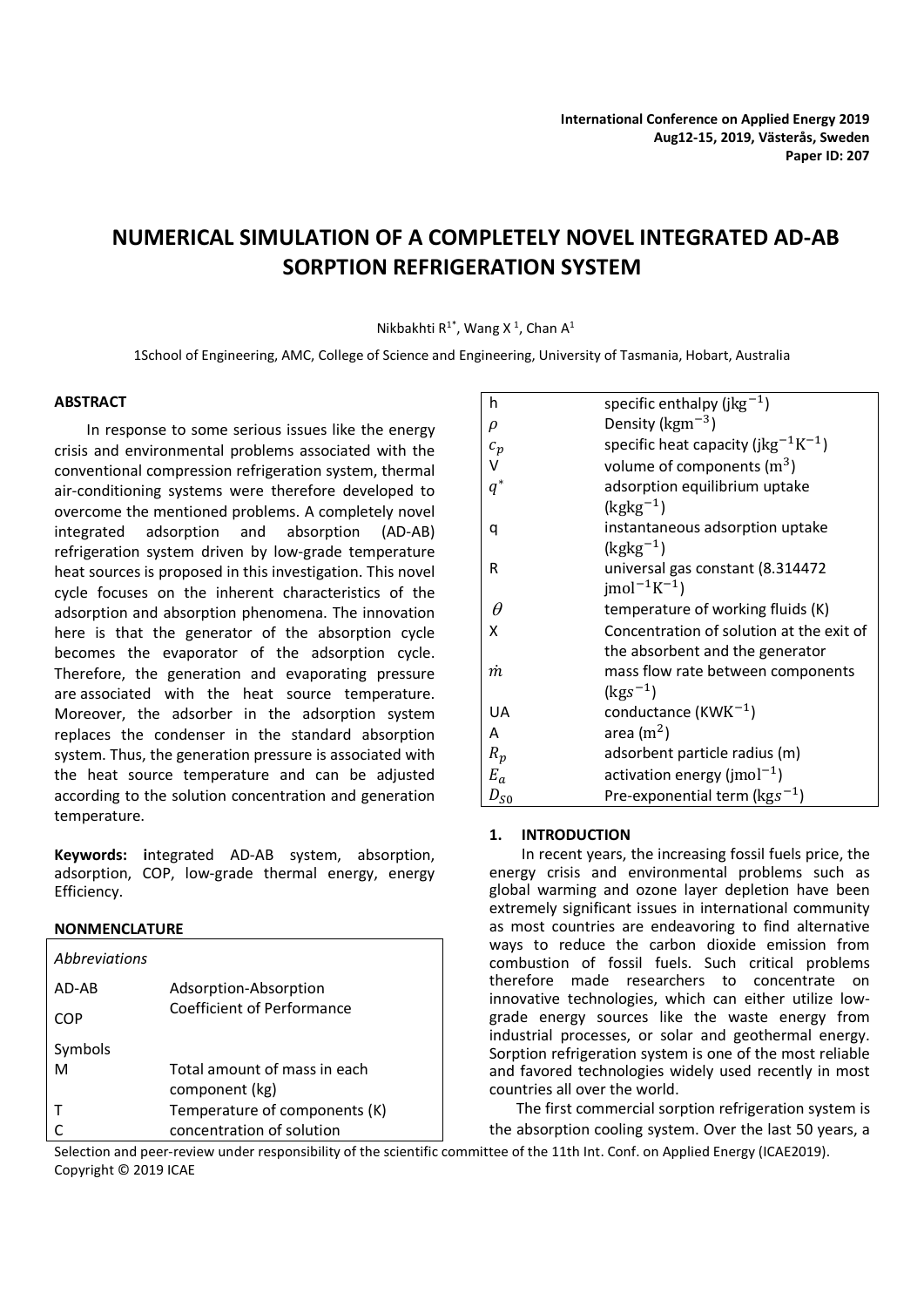plenty of novel absorption systems have been designed and developed and researchers have performed various studies on different areas such as system components, heat and mass recovery, different working pairs to increase the system performance and avoid crystallization. Published review papers on the absorption refrigeration technology have summarized these research efforts and achievements and [1]. These efforts led to the wide application of absorption systems in solar energy and geothermal energy [2]. However, recently researchers found that absorption systems are not the best option for utilizing high temperature heat sources (>150℃) from the variability and economics point of view. Therefore, efforts have been devoted to developing advanced absorption cycles that work for low heat source temperatures. The singleeffect absorption system was theoretically and experimentally demonstrated as an effective means of energy conversion in the temperature range of 90- 150℃ and is capable of producing cooling ranging from 1 to 1000 tones [3]. Nevertheless, the performance of the single-effect absorption system is very poor when the heat source temperature is lower than 85℃.

With regard to associated problems related to the absorption, another sorption system called adsorption was received a great attention from the early 1990 [4], and therefore many investigators shifted their research efforts to this new system [5]. Adsorption systems have been widely applied in geothermal energy and solar energy over the last two decades [6]. The choice of the working pair as adsorbent/adsorbate for adsorption cooling has a significant influence on system performance. The current commercial adsorption system uses silica-gel water as working pair and is driven by a heat source with a temperature of 85℃ [7]. The adsorption system works very well at 80℃ without losing much system efficiency. However, the adsorption system did not show a suitable system performance at the low heat source temperature and the Coefficient of Performance (COP) was less than 0.3 with a sizeable cooling capacity.

In this work, a completely novel integrated adsorption-absorption (AD-AB) refrigeration system which combines the absorption cycle and adsorption cycle in one united cooling cycle proposed. As it will be described comprehensively in the following section, the integrated system could be driven by a low temperature heat source with greater efficiencies. Of particular importance, this novel cycle will focus on the inherent characteristics of the adsorption and absorption



Fig 1 A schematic of an integrated AD-AB refrigeration system.

phenomena in the system. The innovation here is that the generator of the absorption cycle becomes the evaporator of the adsorption cycle. Therefore, the generation and evaporating pressure is no longer determined by the cooling and chilled water temperatures and the pressure is associated with the heat source temperature. This results in a new phenomenon of absorption, adsorption and the coupling of generation of solution and adsorption of refrigerant.

## **2. INTEGRATED AD-AB SORPTION REFRIGERATION SYSTEM**

## *2.1 Principal operation*

Fig. 1 illustrates a schematic of an integrated AD-AB sorption cooling system. As seen from the figure, the system components are an integration of the main components of both absorption and adsorption systems in one integrated system. The integrated system comprises six main components including a condenser, an evaporator, an absorber, a generator, and two adsorption beds called the adsorber and the desorber.

The thermodynamic process of the integrated system can be initially described in the evaporator where the water vaporizes to provide the cooling of the system. The produced vapour is then absorbed by the solution which is actively cooled in the absorber. The produced weak solution is then pumped to the generator to generation whereas the strong solution in the generator is throttled back to the absorber to absorb the water vapour coming from the evaporator. In the generator, the water vapour is desorbed from the solution and is next adsorbed by the adsrobents in the adsorber. Once the adrorber is saturated at the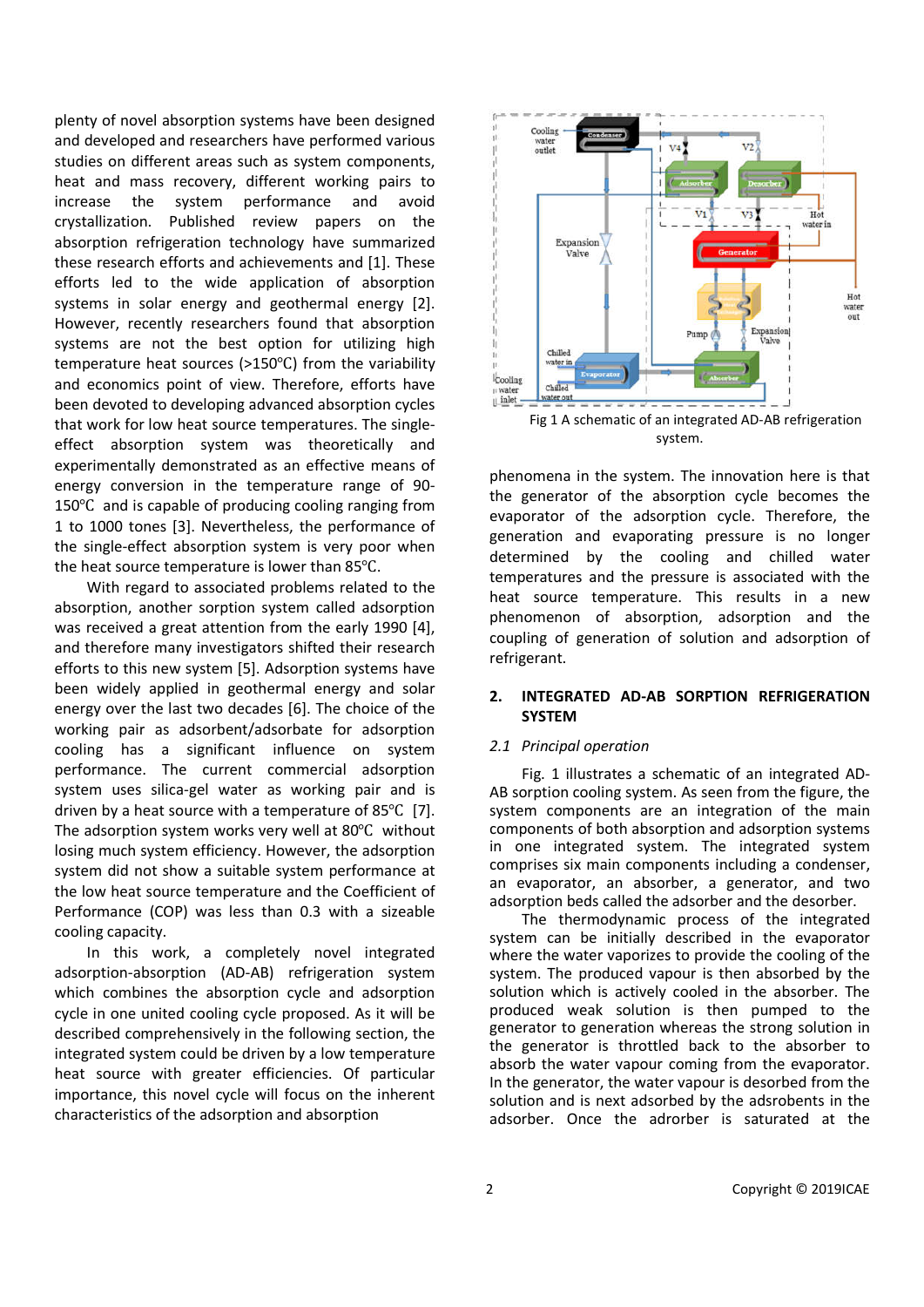corresponding temperature and pressure, the adsrober is then switched to work as a desorber, where the water vapour is thermally desorbed from the adsorbents with the input heat, and then flows into the condenser. Next, the water vapour is cooled and condensed in the condenser. Thereafter, the liquid water phase expands to a lower pressure through an expansion valve and flows back to the evaporator to make up the evaporator water. Simultaneously, the desorber is switched to work as an adsorber, which continues to adsorber the water vapour generated in the generator.

#### *2.2 Mathematical modeling*

A lumped-parameter approach is employed to derive the mathematical modelling of the integrated system. Conservation of mass and energy is applied to all components comprising the integrated system:

$$
\frac{\partial M}{\partial t} = \sum_{in} \dot{m} - \sum_{out} \dot{m}
$$
 Eq. (1)

$$
\frac{\partial (MC)}{\partial t} = \sum_{in} (mX)_{weak} - \sum_{out} (mX)_{strong}
$$
 Eq. (2)

$$
Mc_p \frac{\partial T}{\partial t} = \sum_{in} (m h) - \sum_{out} (m h) \pm U A \Delta T_{lm}
$$
 Eq. (3)

$$
\left(\rho c_p V\right) \frac{\partial \theta}{\partial t} = \dot{m}_{water} (h_{in} - h_{out}) \pm U A \Delta T_{lm} \qquad \text{Eq. (4)}
$$

Where M stands for mass of refrigerant or solution inside each component, C is for concentration of absorbent inside the generator and the absorber, T represents the temperature of each component and  $\theta$ is defined for the working fluid circulating through components.

The rate of adsorption and desorption in sorption beds is calculated by the linear driving force (LDF) kinetic equation:

$$
\frac{dq}{dt} = 15 \frac{D_{S0} exp(-E_a/RT)}{R_P^2} (q^* - q)
$$
 Eq. (5)

The energy performance of the system is calculated by the following equation:

$$
COP = \frac{\int_0^{t_{cycle}} \dot{m}_{child}(h_{in} - T_{out})_{child} dt}{\int_0^{t_{cycle}} \dot{m}_{hot}(h_{in} - T_{out})_{hot} dt}
$$
 Eq. (6)

### **3. DISCUSSION**

In the integrated AD-AB system, the generation pressure is associated with the heat source temperature and can be adjusted according to the solution concentration and generation temperature. From Fig. 2 it is obvious that the generation pressure, Pgen, at low



Fig 2 Solution concentration difference between the absorber and generator in an absorption cycle (abcd) and an integrated AD-AB cycle (ABCD) in P-T-X diagram.

heat source temperature is much lower than the normal condensing pressure, Pcond. When the generation happens at this new pressure, the solution concentration difference between the generator and absorber of the integrated system (ABCD) is greater or stays at least the same as that in the high temperature driven absorption system (abcd). This generation pressure is also the evaporating pressure for the adsorption cycle which is much higher than that in the standard adsorption system as shown in Fig. 3. The diagram reveals that the difference of adsorption uptake in the adsorber and desorber at this new evaporating pressure in the integrated system (ABCD) is much larger than that in the standard adsorption cycle (abcd) even though the driven temperature is much lower. It means that the COP of an integrated AD-AB cooling system may be higher than that of an adsorption cooling system due to larger adsorbed concentration difference for the same heat sink and heat source temperatures.

Fig. 4 indicates the variation of the integrated system performance at a wide range of driving heat source temperatures. The COP at each heat source temperature has been obtained at the optimum generation pressure which is determined by the generation solution and hot water temperature. It is revealed from this diagram that the COP tends to increase as the heat source temperature increases and it reaches its maximum value when the heat source temperature varies between 60-75℃. However, it can